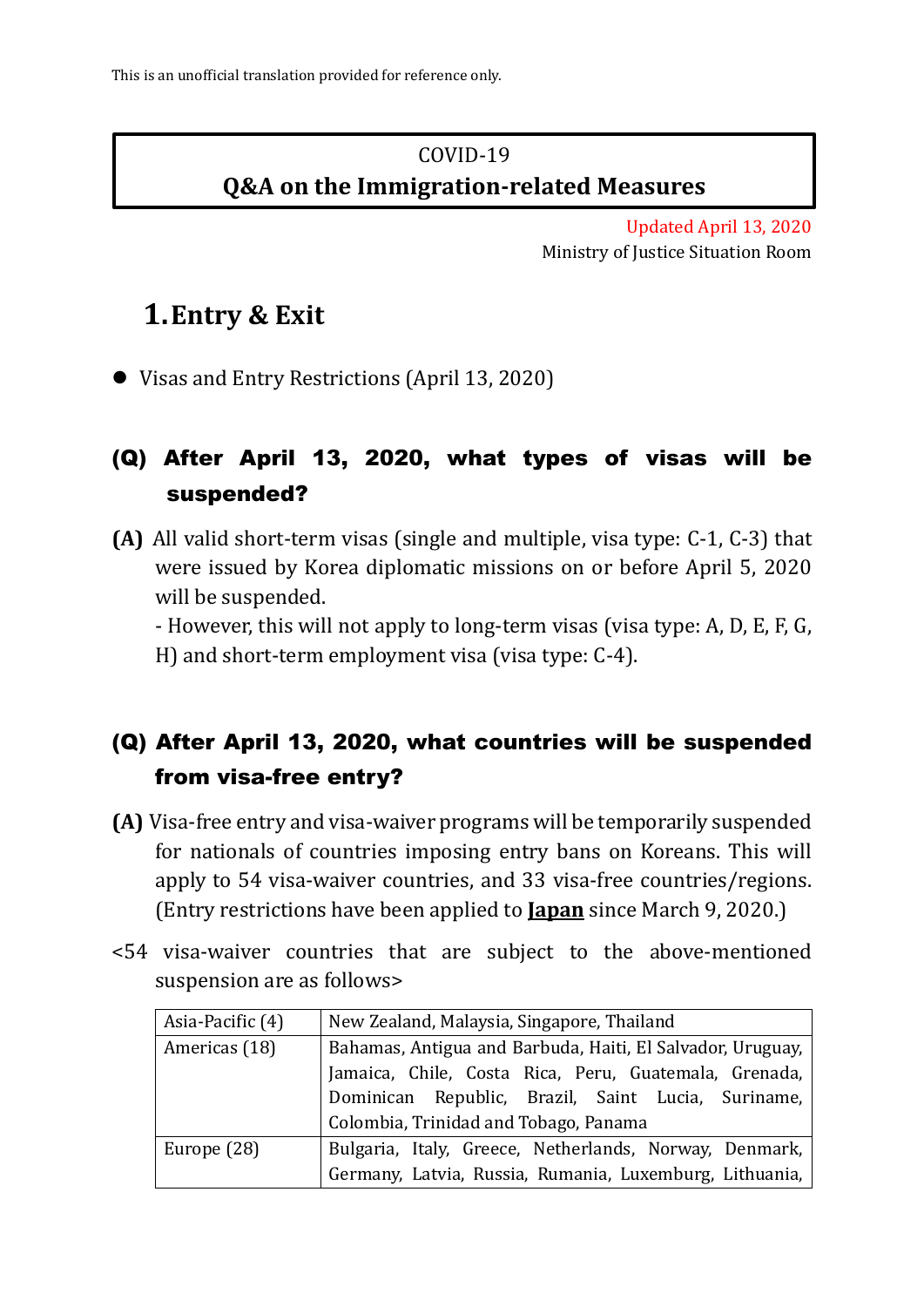|                 | Belgium, Sweden, Switzerland, Spain, Slovakia, Iceland, |
|-----------------|---------------------------------------------------------|
|                 | Estonia, Austria, Czech Republic, Kazakhstan, Turkey,   |
|                 | Portugal, Poland, France, Finland, Hungary              |
| Middle East (4) | Morocco, UAE, Israel, Tunisia                           |

<33 visa-free countries/regions that are subject to the above-mentioned suspension are as follows>

| Asia-Pacific (14) | Nauru, Marshall Islands, Micronesia, Kiribati, Australia, |
|-------------------|-----------------------------------------------------------|
|                   | Solomon Islands, Tuvalu, Fiji, Hong Kong, Taiwan, Macao,  |
|                   | Brunei, Samoa, Tonga                                      |
| Americas (5)      | Argentina, Ecuador, Honduras, Canada, Paraguay            |
| Europe (5)        | Montenegro, Bosnia and Herzegovina, Cyprus, Serbia,       |
|                   | Croatia                                                   |
| Middle East (5)   | Bahrain, Oman, Saudi Arabia, Qatar, Kuwait                |
| Africa (4)        | Seychelles,<br>Mauritius, South Africa,<br>Botswana,      |
|                   | Eswatini(Swaziland)                                       |

### (Q) After April 13, 2020, what countries will be eligible for visa-free entry?

<10 visa-waiver countries>

| Americas (7) | Nicaragua, Commonwealth of Dominica, Mexico, Barbados,    |
|--------------|-----------------------------------------------------------|
|              | Venezuela, Saint Vincent and the Grenadines, Saint Kitts- |
|              | <b>Nevis</b>                                              |
| Europe (3)   | Malta, Ireland, United Kingdom                            |

<11 visa-free countries/regions>

| Asia-Pacific (3) | Guam, New Caledonia, Palau                              |
|------------------|---------------------------------------------------------|
| Americas (2)     | United States, Guyana                                   |
| Europe $(6)$     | Monaco, Vatican, San Marino, Andorra, Albania, Slovenia |

(Q) Will the April 13 entry restriction measures apply to transfer passengers holding a passport of any of the visa-free entry suspended 90 countries mentioned above?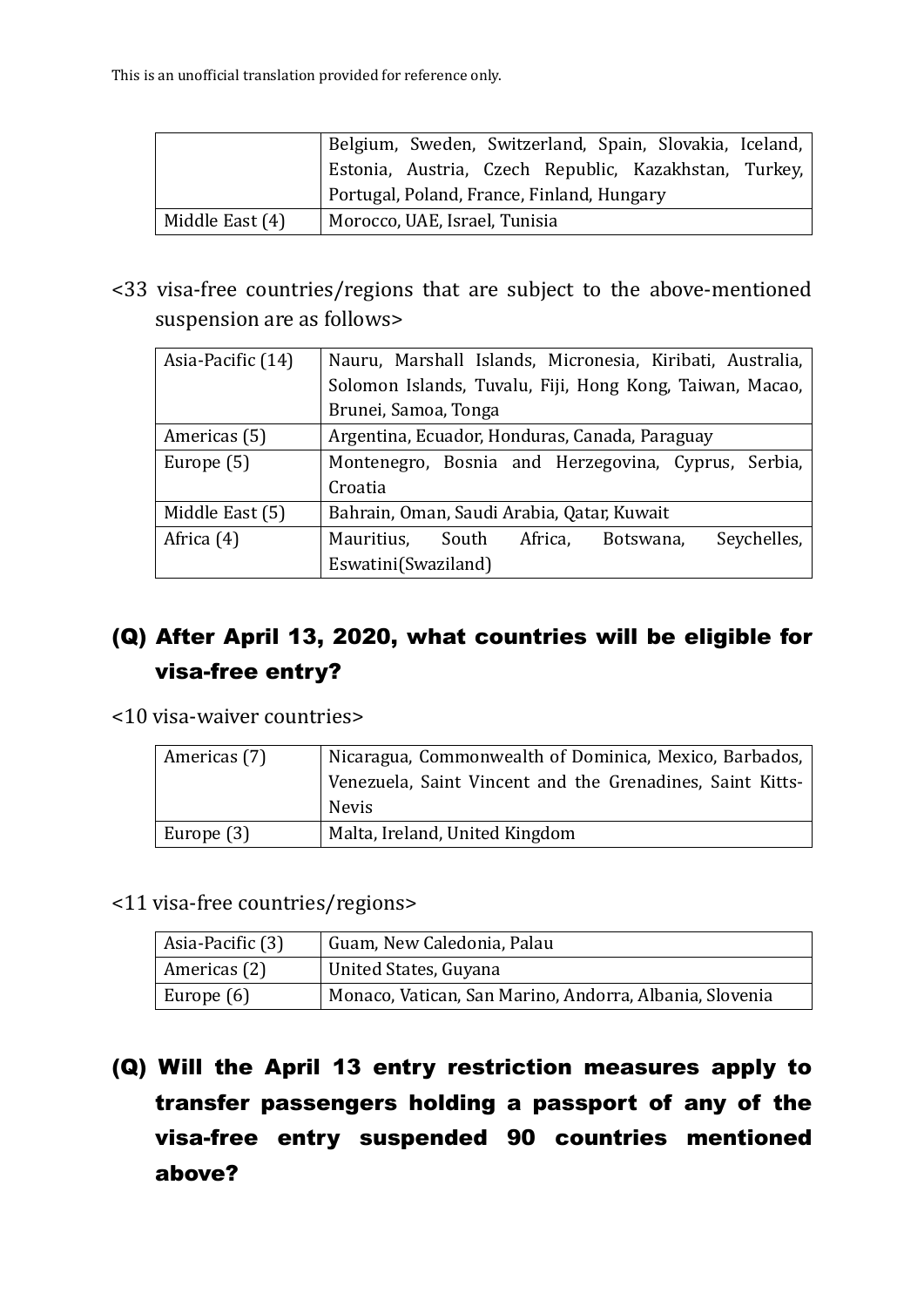**(A)** In this case, only transfers without entry will be allowed. (No-visa entry for foreign transfer passengers has been suspended.)

- However, as the February 4 measures continue to be imposed to China, **transferring flights will not be available for visa-free entry ineligible people departing from China** including the nationals of the abovementioned 90 countries. (Travel route from a third country transferring in Korea and bound to another third country or China will be available.)

## (Q) Will the April 13 measures affect the entry of holders of diplomatic, official (service) passports, or the APEC Business Travel Card?

**(A)** No, holders of diplomatic, official (service) passports, or the APEC Business Travel Card are excluded from the April 13 measures. - However, the visa-free entry for holders of diplomatic, official (service) passports of Japan, Indonesia, and Philippines will be suspended on the basis of reciprocity. In this case, they will be subject to facility quarantine for 14 days (at traveler's own expense) after entry according to quarantine procedures.

### (Q) Will the April 13 measures affect the entry of aircraft and ship crew members who are nationals of the visafree entry suspended countries/regions?

**(A)** No, the April 13 measures do not apply to aircraft and ship crew members on board an aircraft or ship for the purpose of that aircraft or ship operation.

- However, if a crew member intends to enter Korea as a passenger to board an aircraft (ship) parked (docked) in Korea for shift work, this person must obtain a visa (visa type: C-3, 030, single) for entry. In this case, they will be subject to facility quarantine for 14 days (at traveler's own expense) after entry according to quarantine procedures.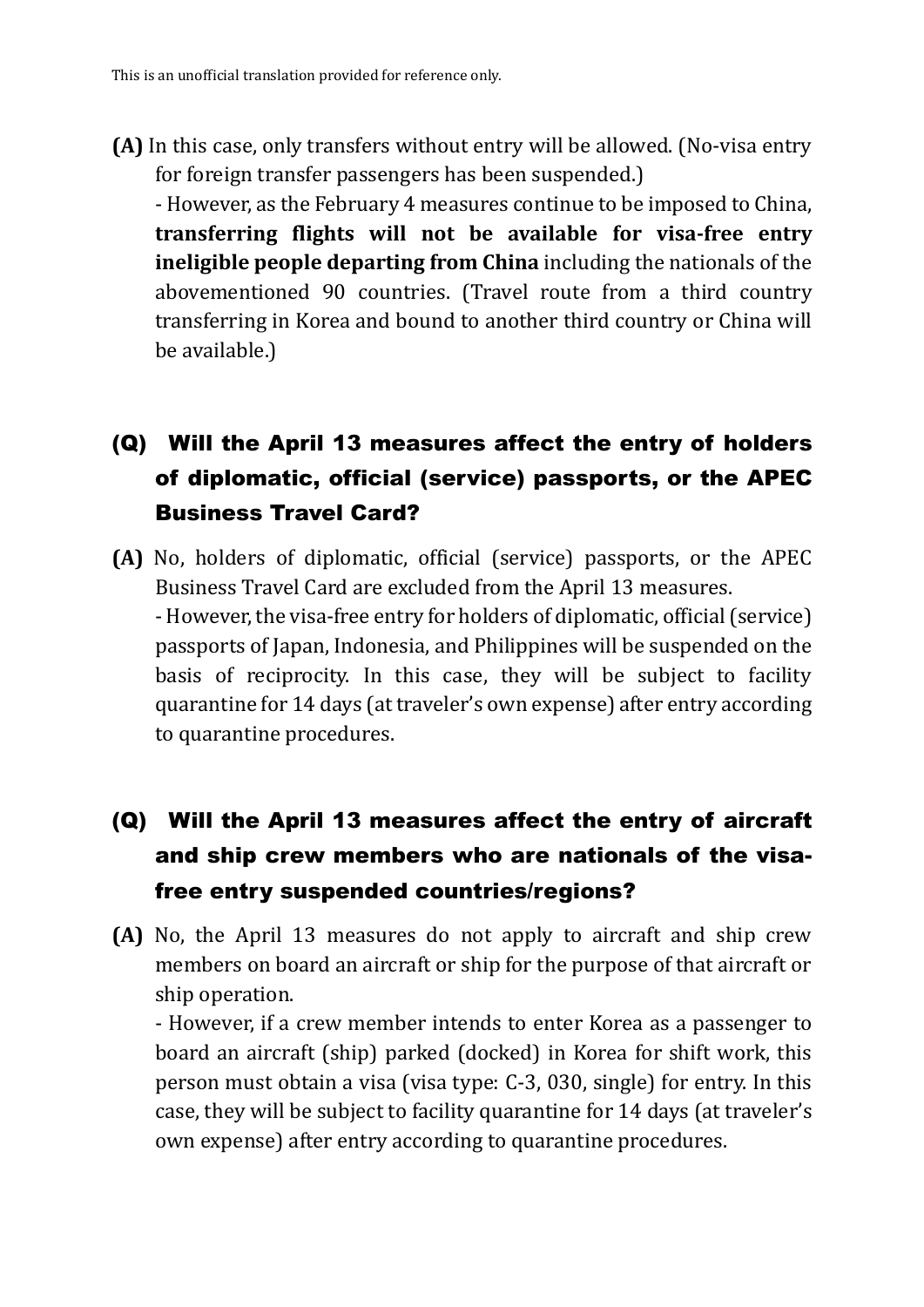## (Q) Will the April 13 measures affect the entry of aircraft and ship crew members who are not nationals of the visa-free entry suspended countries/regions such as the Philippines, Indonesia, or Myanmar?

**(A)** No, aircraft and ship crew members who are not nationals of the visafree entry suspended countries/regions are eligible to enter Korea without a visa as a passenger to board an aircraft (ship) parked (docked) in Korea for shift work.

In this case, they will be subject to facility quarantine for 14 days (at traveler's own expense) after entry according to quarantine procedures.

- However, the following persons will be restricted entry if he/she ①

holds a passport issued in Hubei Province, China, or ② holds a valid visa previously issued by the Korean Consulate General in Wuhan, Hubei Province, China, or ③ is a foreigner who has visited Hubei in the past 14 days.

- (Q) I am a foreigner who entered Korea with a visa and have been staying in Korea before the April 13 restriction measures were implemented. Will I be able to come back to Korea after I leave?
- **(A)** Unless the foreigner (who entered Korea prior to the April 13 measures) completed foreigner registration or reported domestic residence in Korea, he/she must obtain a new visa in order to enter after their departure.
- (Q) I understand that registered foreigners whose period of stay remains are excluded from the restriction measures. Will there be any problems for them to enter Korea after departure?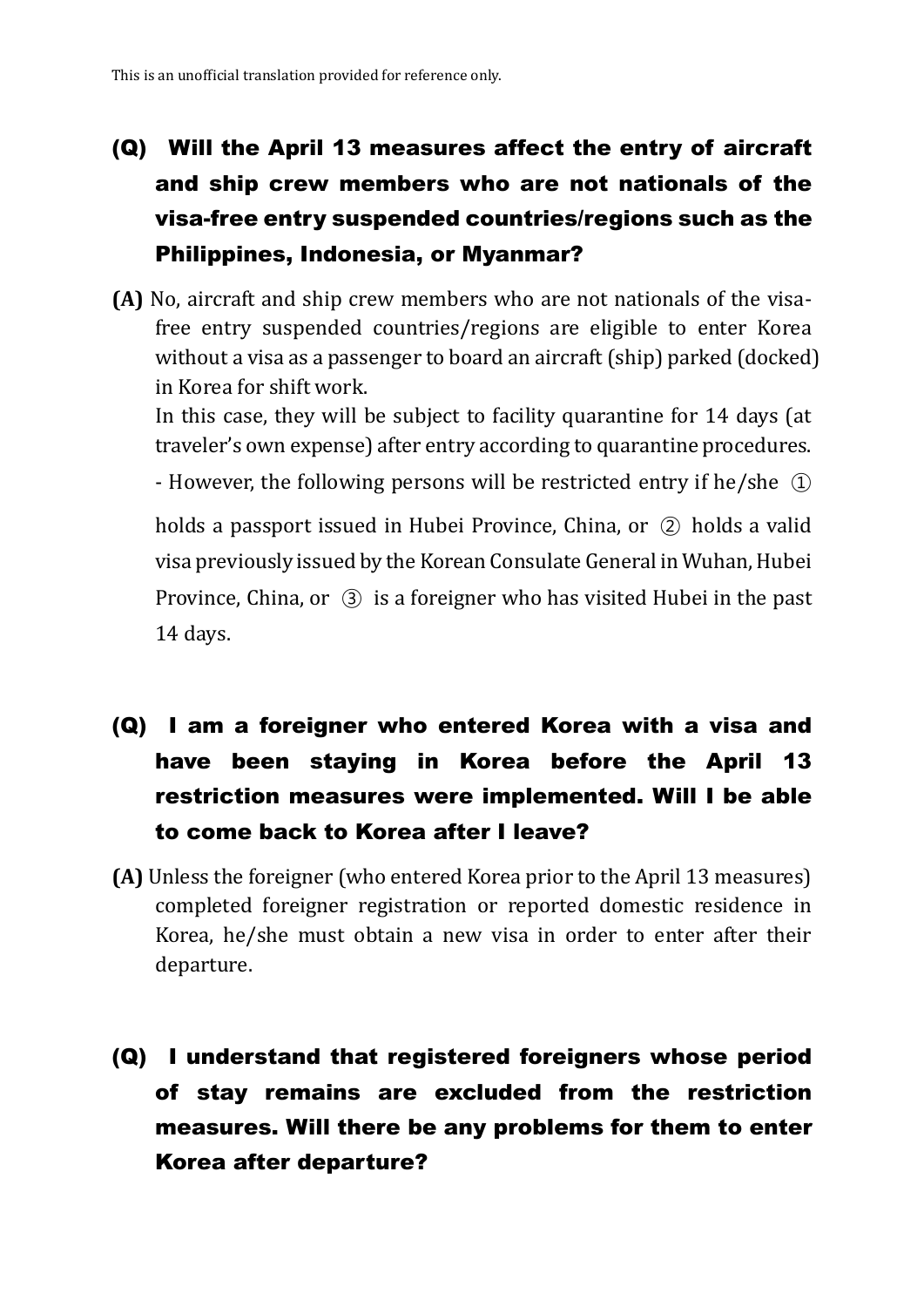**(A)** For foreigners who have entered Korea prior to the April 13 measures and have completed foreigner registration or reported domestic residence in Korea, and their period of stay remains, there will be no problems for them to re-enter Korea after departure as long as their foreigner registration or domestic residence report remain valid. (However, the remaining period of stay and re-entry permit exempt period needs to be checked.)

## (Q) Will the April 13 restriction measures apply to foreigners who will only transfer flights at a Korean airport without entering Korea?

**(A)** The restriction measures will only apply to flights that departed from China (for Chinese nationals as well as all foreigners). - However, even for flights departing from a country other than China, the following persons will be restricted entry if he/she  $(1)$  holds a passport issued in Hubei Province, China, or ② holds a valid visa previously issued by the Korean Consulate General in Wuhan, Hubei Province, China, or ③ is a foreigner who has visited Hubei in the past

14 days.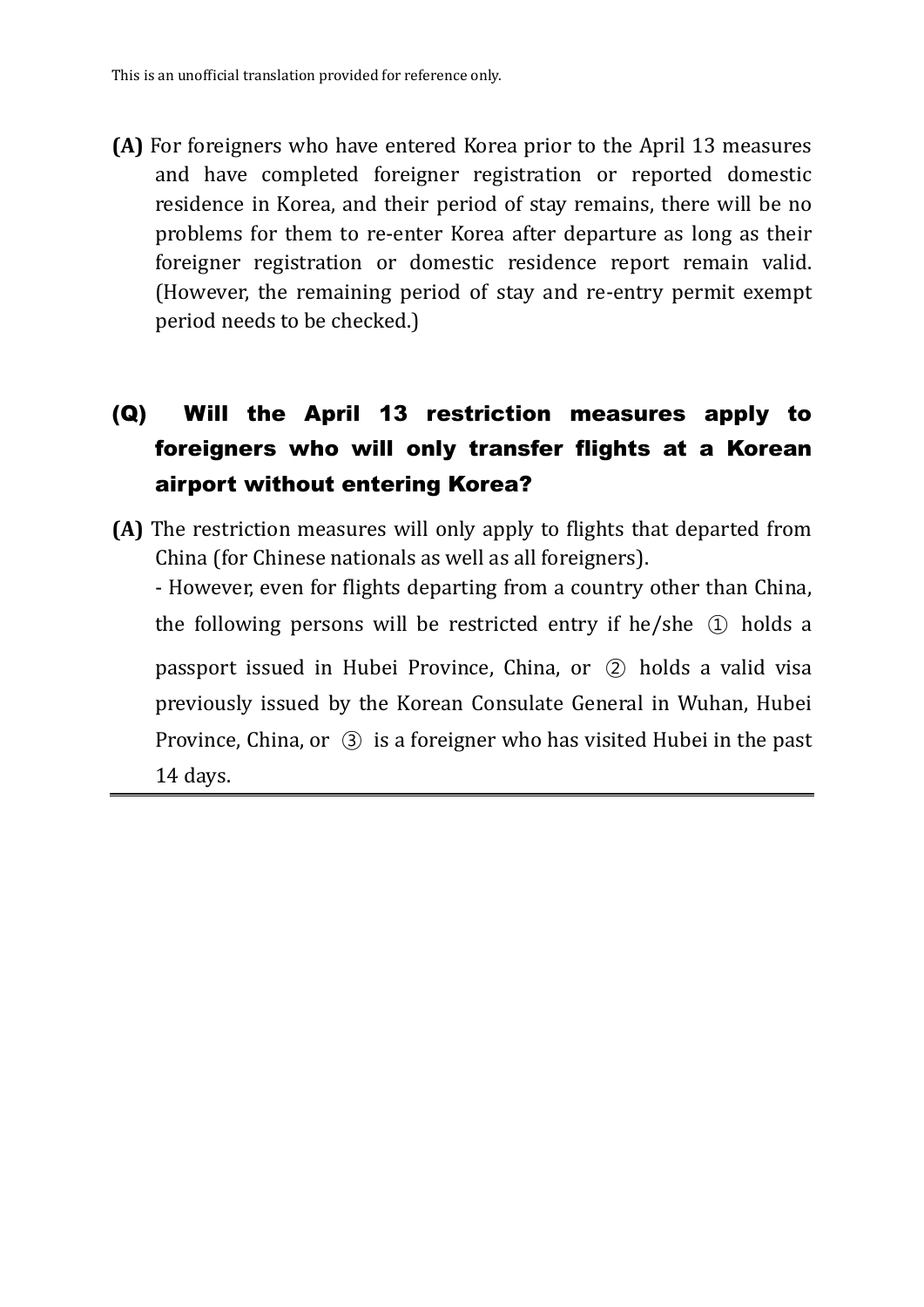This is an unofficial translation provided for reference only.

# 2. **Visa and Residence affairs**

Additional Entry Restrictions (Mar. 9. 2020.)

## (Q) Does the Republic of Korea government continue to issue visas for Japanese nationals, as previously done, after the COVID-19 outbreak?

**(A)** As measures to contain the spread of COVID-19, submission of Certificate of Health has become mandatory when applying for Republic of Korea visas.

In addition, the Korean government has stepped up its criteria for reviewing the visa application, allowing at least 14 days in reviewing the visa application since the receipt of visa application.

### (Q) Are Japanese nationals, in case his/her visa has been invalidated, required to resubmit all the related documents to apply for the relevant visa?

- **(A)** They are required to reapply for a relevant visa following guidance on required documents (Certificate of Health) to be provided by the Korean Embassy and Consular Offices in Japan, as all visas have been temporarily invalidated as of 0:00 a.m. March 9, 2020.
- (Q) I have been granted a visa with a Confirmation of Visa Issuance, which however has become invalidated as of the 9th of March. In this case, am I required to receive a Confirmation of Visa Issuance again?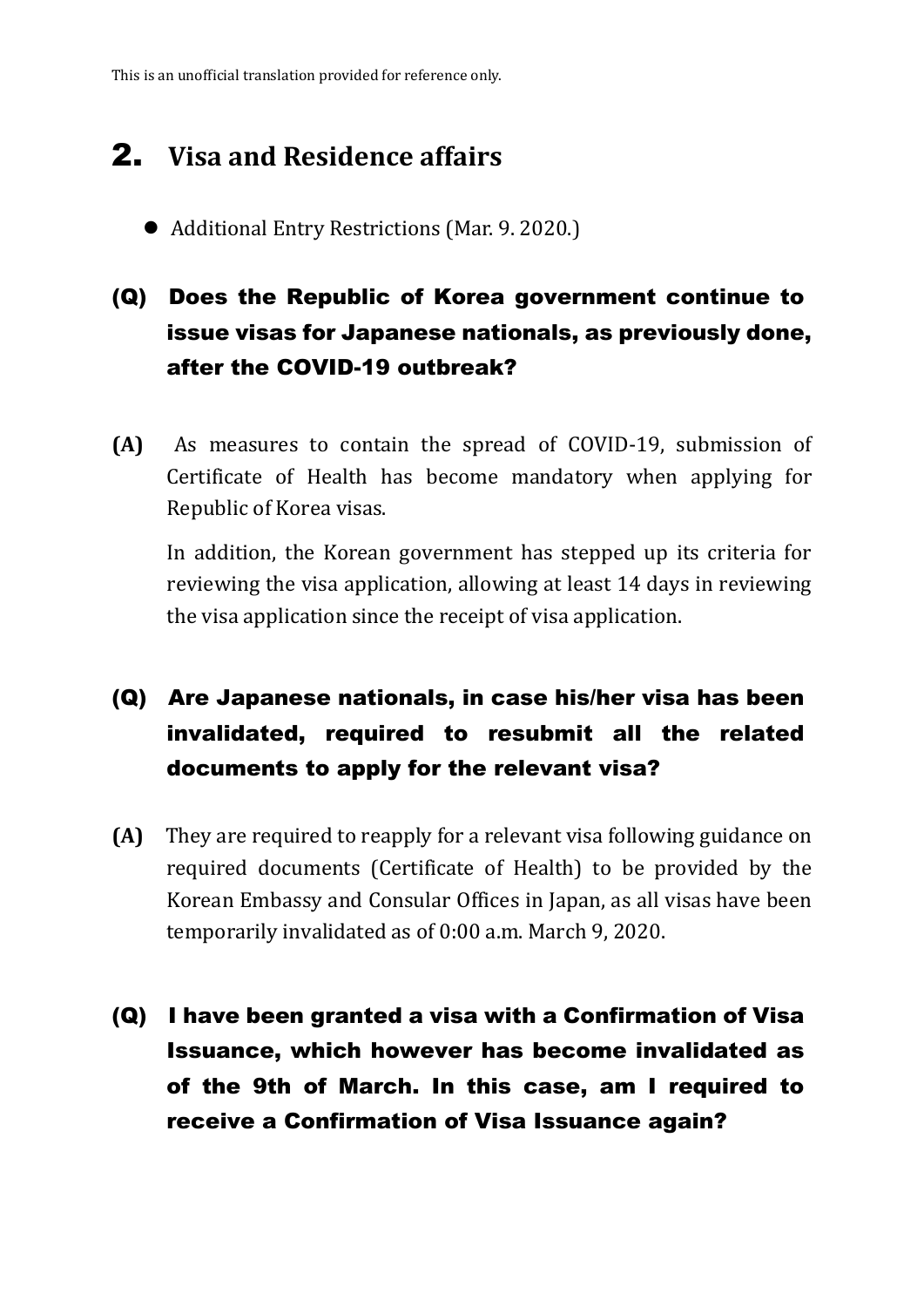**(A)** You are required to reapply for a visa with no need to obtain a Confirmation of Visa Issuance. Visa applications should be made following the guidance on required documents (Certificate of Health) to be provided by the Korean Embassy and Consular Offices in Japan.

### (Q) I was granted a Confirmation of Visa Issuance prior to March 9, but I have yet to apply for a visa. What steps should I take in this case?

**(A)** Your Confirmation of Visa Issuance remains valid.(No additional steps necessary) You are required to present the Confirmation of Visa Issuance and, within its validity, apply for a relevant visa. Visa applications should be made following the guidance on required documents (Certificate of Health) to be provided by the Korean Embassy and Consular Offices in Japan.

### (Q) Are registered aliens (or who reported his/her place of residence) permitted to enter the ROK after departure from the country?

**(A)** Japanese nationals staying in the Republic of Korea after entering the country prior to the March 9 measure are permitted to stay and reenter the country, on condition that his/her certificate of alien registration or report of residence remains valid. (Yet, the relevant person has to check his/her remaining period of stay or whether the exemption period for re-entry permit has expired or not)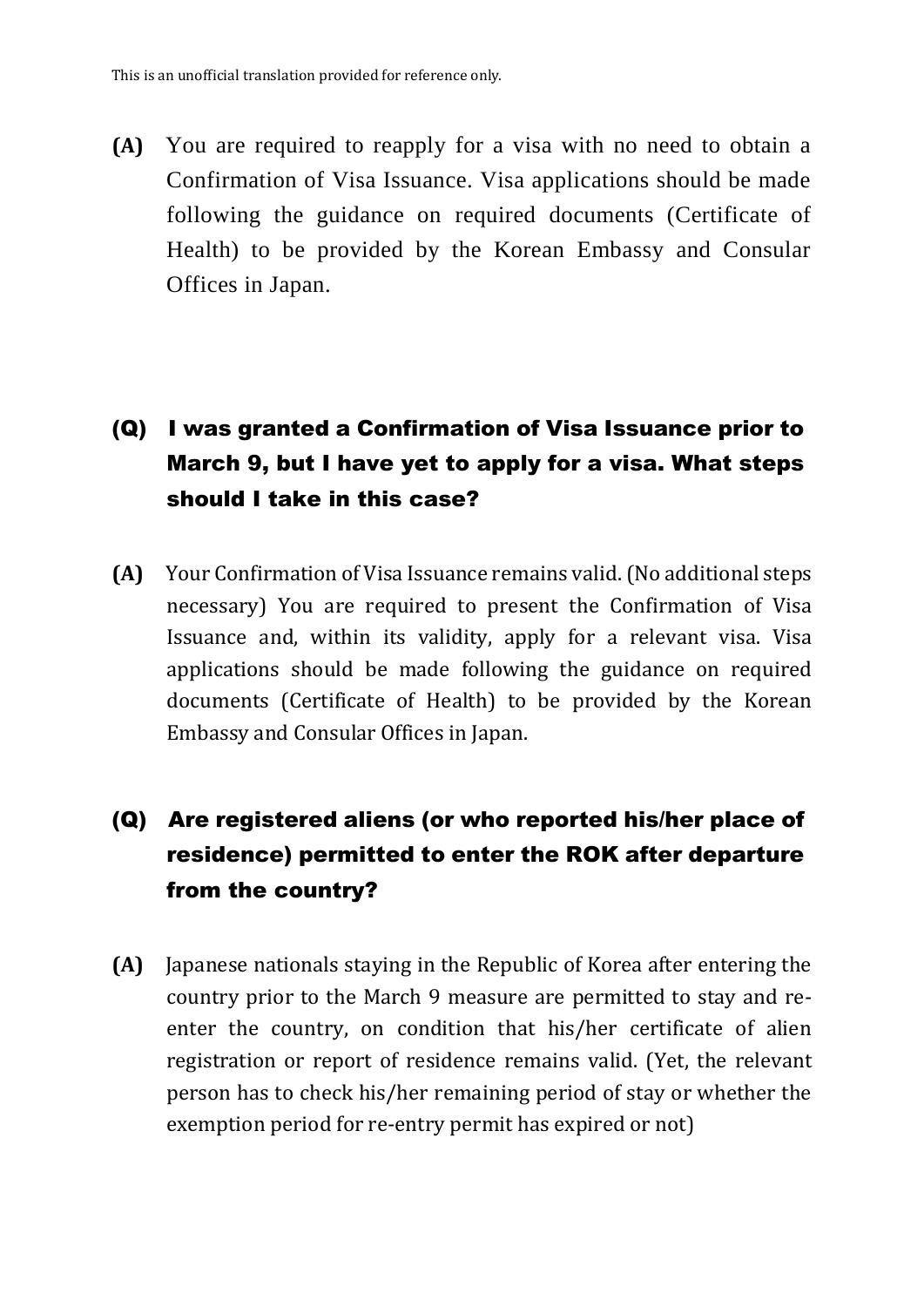# (Q) Are Japanese nationals, who have not filed for an alien registration (or reported a place of residence) after entry into the country with a visa, permitted to re-enter the Republic of Korea after his/her departure?

**(A)** Japanese nationals are not permitted to re-enter the ROK in case he/she departs from the country without alien registration (or reporting a place of residence), unless he/she obtains a new visa.

Those exempted from the alien registration requirement, including holders of A-1, A-2 and A-3 visas are also required to file for an alien registration to be permitted to re-enter the Republic of Korea. (Under the temporary measure of visa invalidation, visas shall be obtained again if he/she failed to file for an alien registration)

< Exemption criteria for Re-entry permit (Article 44-2 of Enforcement Rule of Immigration Act, Article 10 of Act on Immigration and Legal Status of Overseas Koreans) >

- 1. Holders of Permanent Resident (F-5) Status who intend to re-enter the ROK within 2 years from the date of departure.
- 2. Holders of 1. Diplomat (A-1) through 25. Dependent Family (F-3), and 27. Marriage Migrant (F-6) through 30. Miscellaneous (G-1) who intend to reenter the ROK within 1 year (or remaining period of stay if less than 1 year left) from the date of departure.
- 3. Overseas Koreans who have reported his/her domestic place of residence (F-4) are exempted from the re-entry permit regardless of date of departure.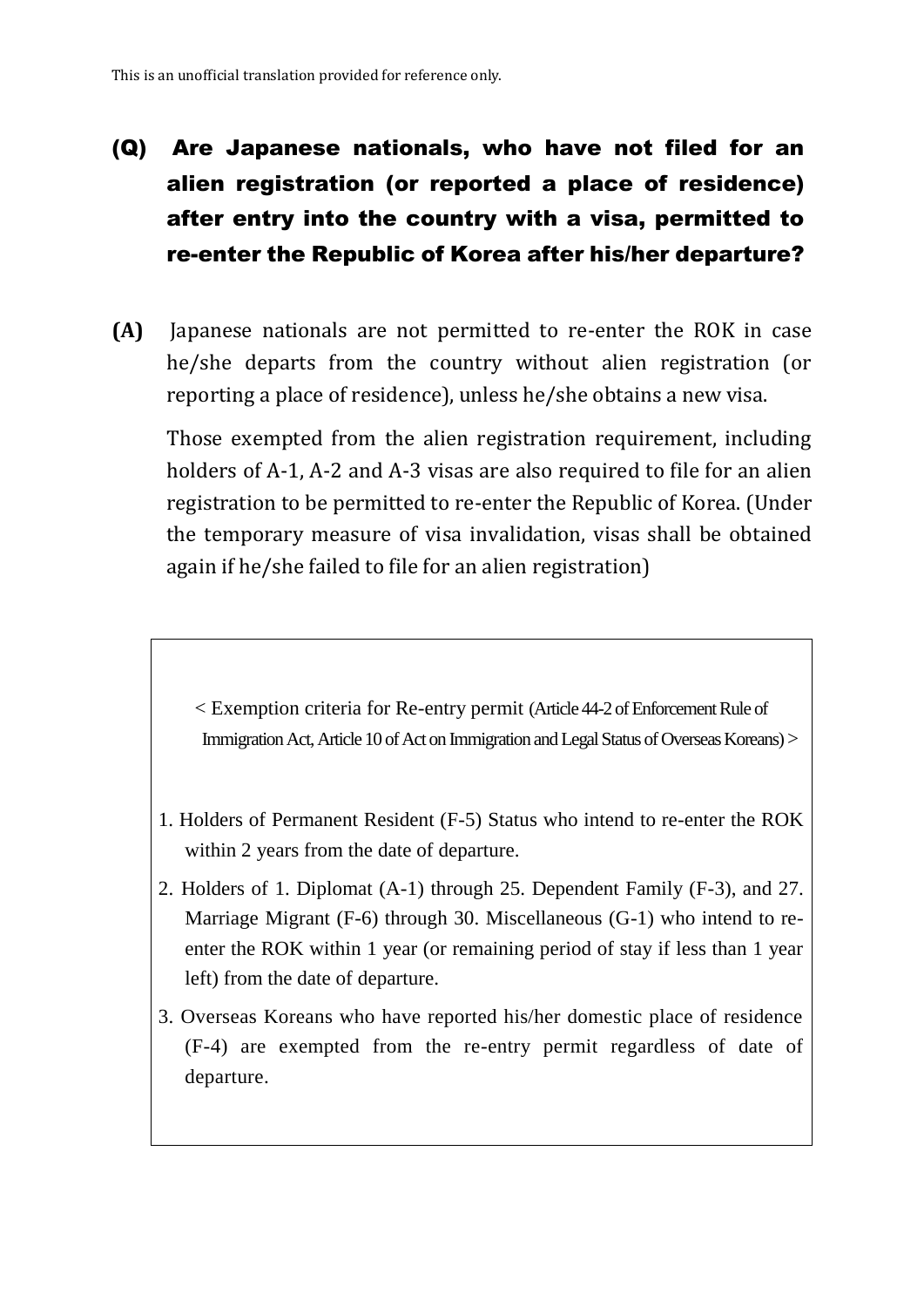### (Q) A visa-waiver program has been suspended for Japanese nationals. Which type of visa should I apply for to enter the ROK for tourism/business purposes?

**(A)** Those who intend to enter the ROK for tourism/business purposes are required to obtain a Short-term General (C-3) visa as a visa waiver program for Japanese nationals has been temporarily suspended as of March 9, 2020. Visa applications should be made following the guidance on required documents (Certificate of Health) to be provided by the Korean Embassy and Consular Offices in Japan. ※ Visa fees to be exempted

### (Q) Are e-visas subject to the measure of visa nullification as well, or does it remain the same way to apply for and receive e-visas?

**(A)** The validity of already issued e-visas is not suspended, but remains valid. However, restrictions have been imposed on application and issuance of e-visas as visa criteria have been strengthened since March 9, 2020. Accordingly, visa applications should be made to the Korean Embassy and Consular Offices in Japan.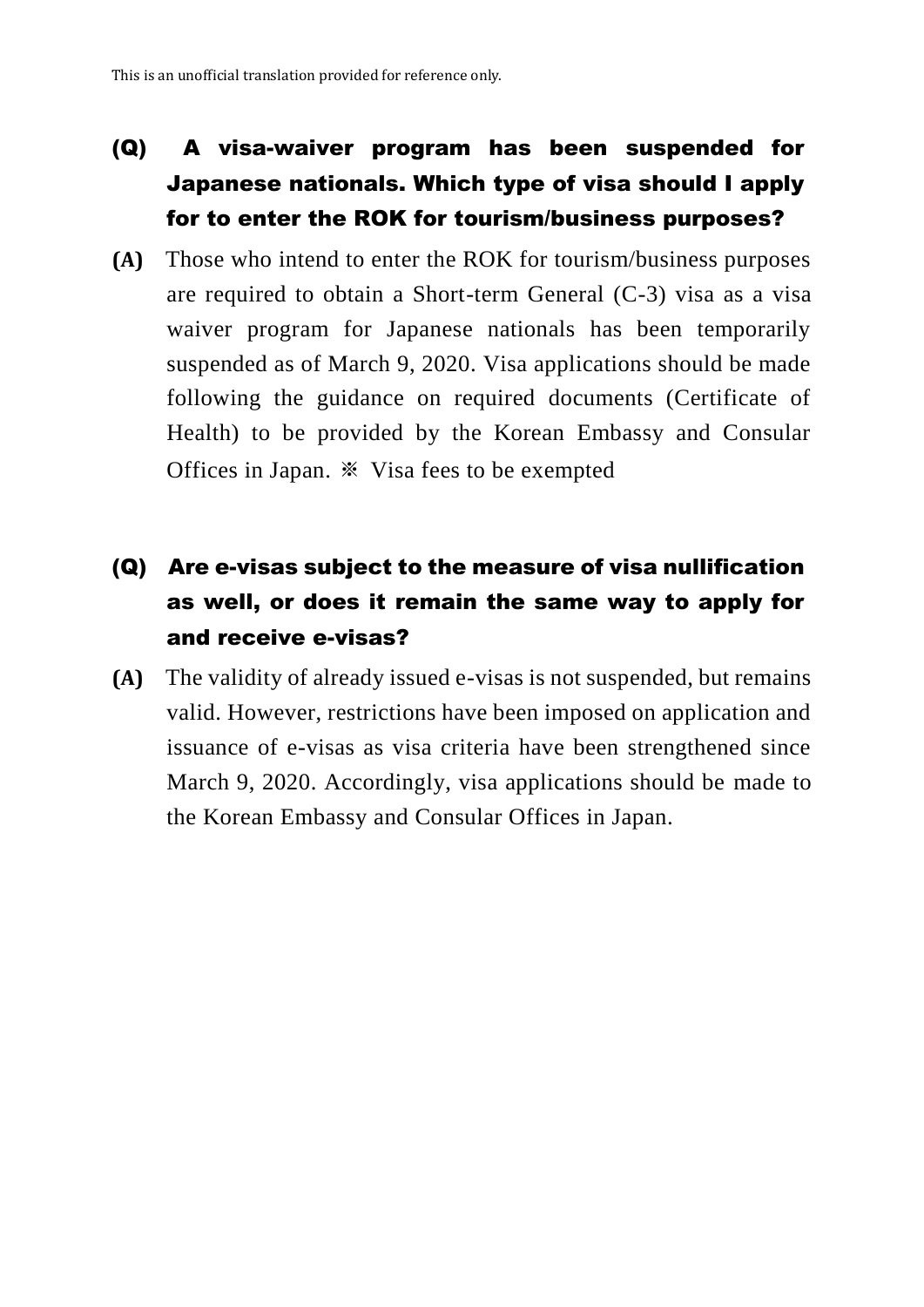- Existing restrictions (Feb. 2020.  $\sim$ )
- (Q) If the spouse of a Korean national is a Chinese national, would the Chinese spouse be excluded from the recent entry restriction measures? If so, what would the procedure be?
- **(A)** In principle, a spouse of a Korean national, lineal ascendant and descendant, and permanent residents are subject to restriction. However, when the person agrees to the self-quarantine measures and undergoes immigration clearance, he/she may obtain permission to enter Korea.
- (Q) Does the Republic of Korea government continue to issue visas for Chinese nationals, as previously done, after the COVID-19 outbreak?
- **(A)** As measures to contain the spread of COVID-19, submission of Certificate of Health has become mandatory when applying for Republic of Korea visas.

In addition, the Korean government has stepped up its criteria for reviewing the visa application. Now the Korean Embassy or Consulate Generals in China are having enough time in reviewing the visa application, are checking whether the applicant has visited Hubei or stayed in Hubei, and reviewing whether the applicant is under incubation period since the receipt of visa application.

However, holders of passports issued in Hubei (yet, those who have proved that he/she has not visited/stayed in Hubei within the recent 14 days are allowed to enter the Republic of Korea as an exception) as well as those who have visited/stayed in the Province within the recent 14 days are, in principle, not eligible to obtain Republic of Korea visas.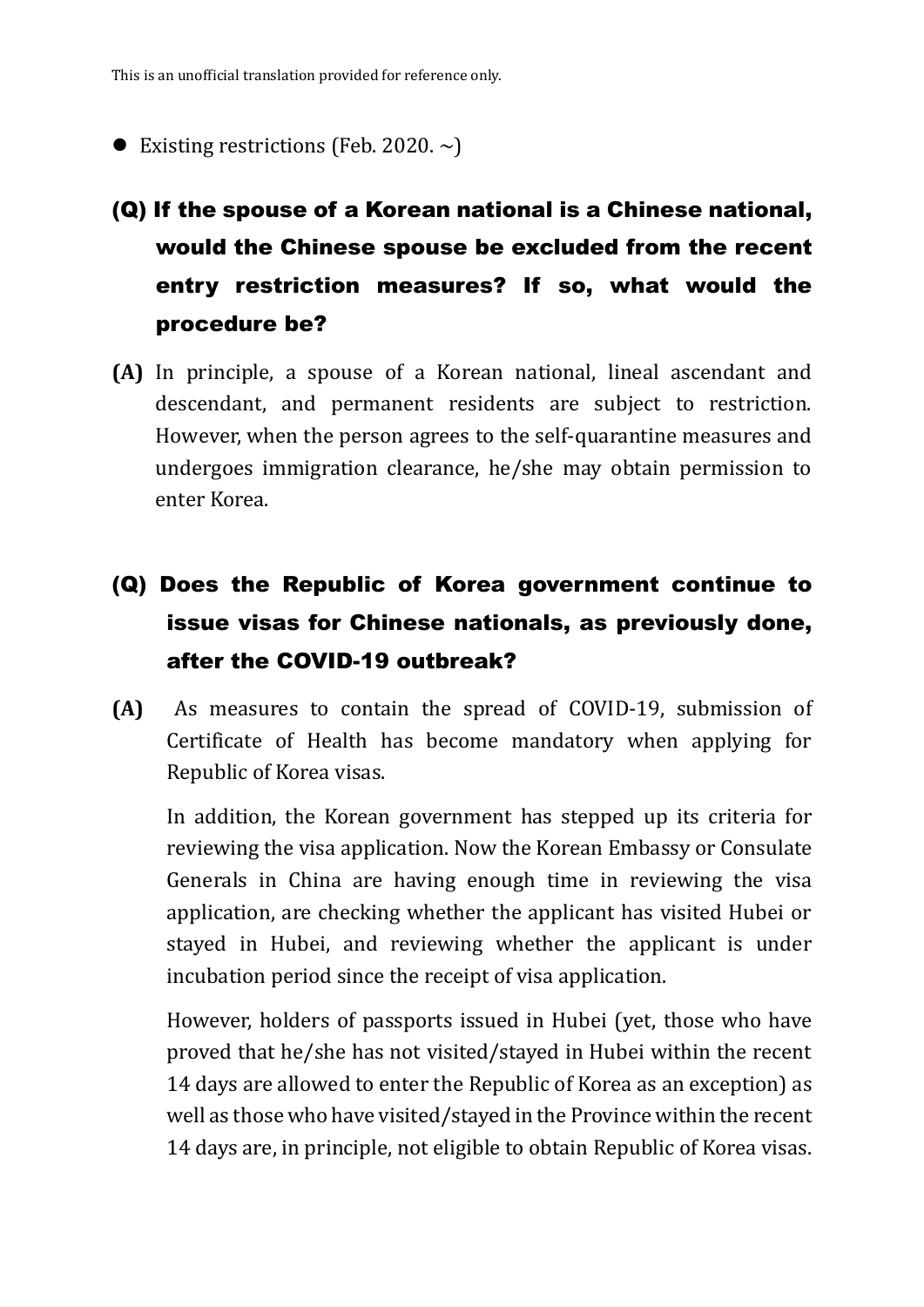# (Q) What should foreigners with symptoms of the COVID-19 or infected foreigners do if his/her Period of Stay expired while under quarantine/treatment?

- **(A)** They need to fully follow the directions from the health authorities until quarantine is lifted after receiving treatment for the virus as no restrictions will be imposed for exceeding the period of stay while under quarantine/treatment, as long as he/she applies for Extension of Stay or departs from the Republic of Korea within the designated period\* after receiving treatment.
	- \* Within 10 days for short-term visitors, and within 30 days for registered aliens (or who reported his/her residence)
- (Q) Foreign nationals departing from Hubei are now barred from entering the Republic of Korea. Are there any support measures in place to help those foreigners, who have already entered the nation after having previously resided in Hubei?
- **(A)** Chinese nationals who are not eligible for Extension of Stay with his/her current Status of Stay in the Republic of Korea, if verified to have resided in Hubei through a family register or certificate of residence, are eligible to receive 'Permission for Extension of Stay for Departure' to legally stay in the Republic of Korea for certain period of time under Article 32 of the Enforcement Regulations of the Immigration Act.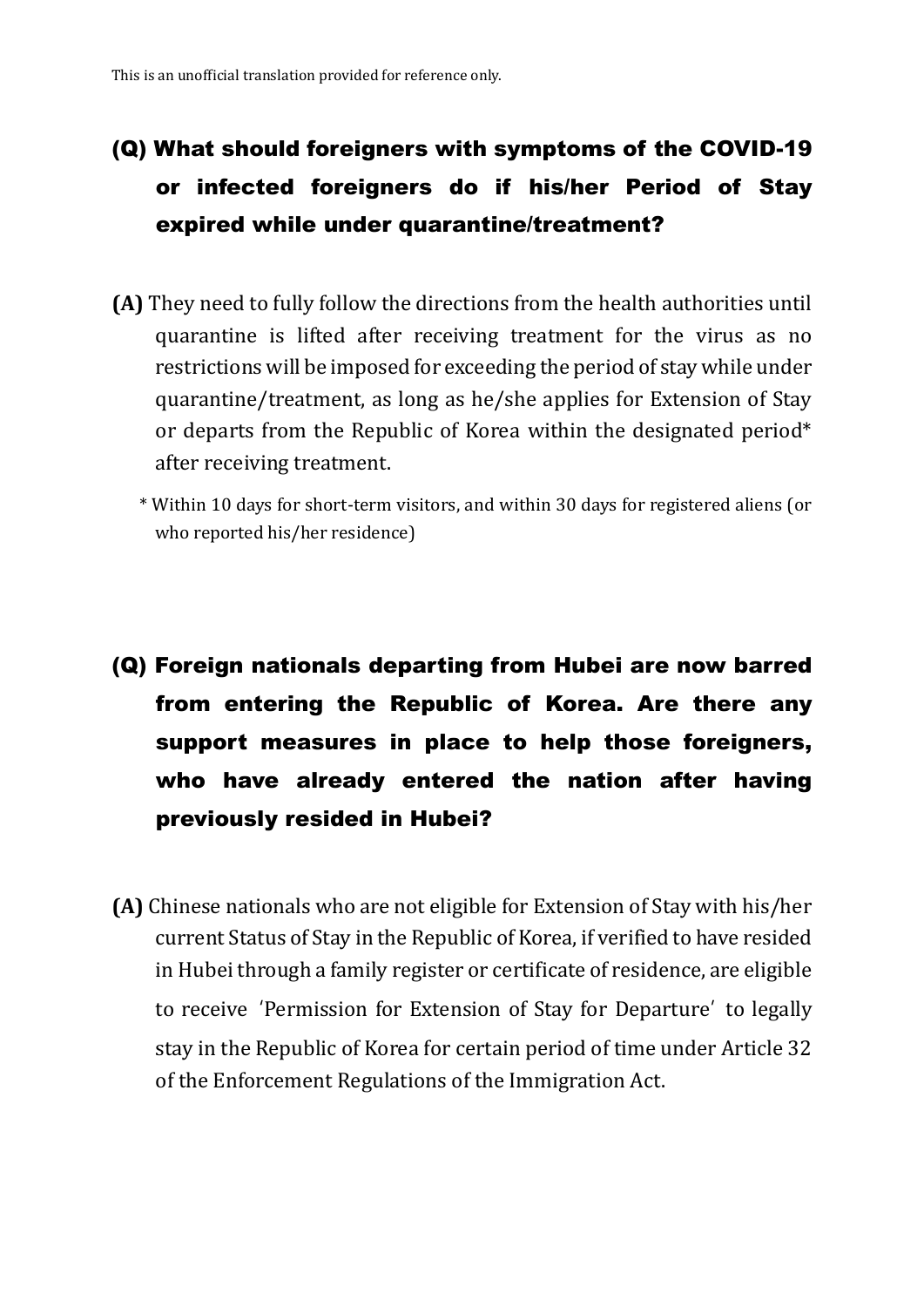# (Q) Does the KCDC Call Center (1339) provide counseling services in foreign languages regarding COVID-19 infection?

**(A)** Foreign residents in the nation can ask the 1339 Call Center for help. The Immigration Contact Center (1345) under the Ministry of Justice provides it with three-way interpretation services when a foreign resident who has reached the KCDC Call Center needs interpretation assistance to get counseling regarding COVID-19 infection.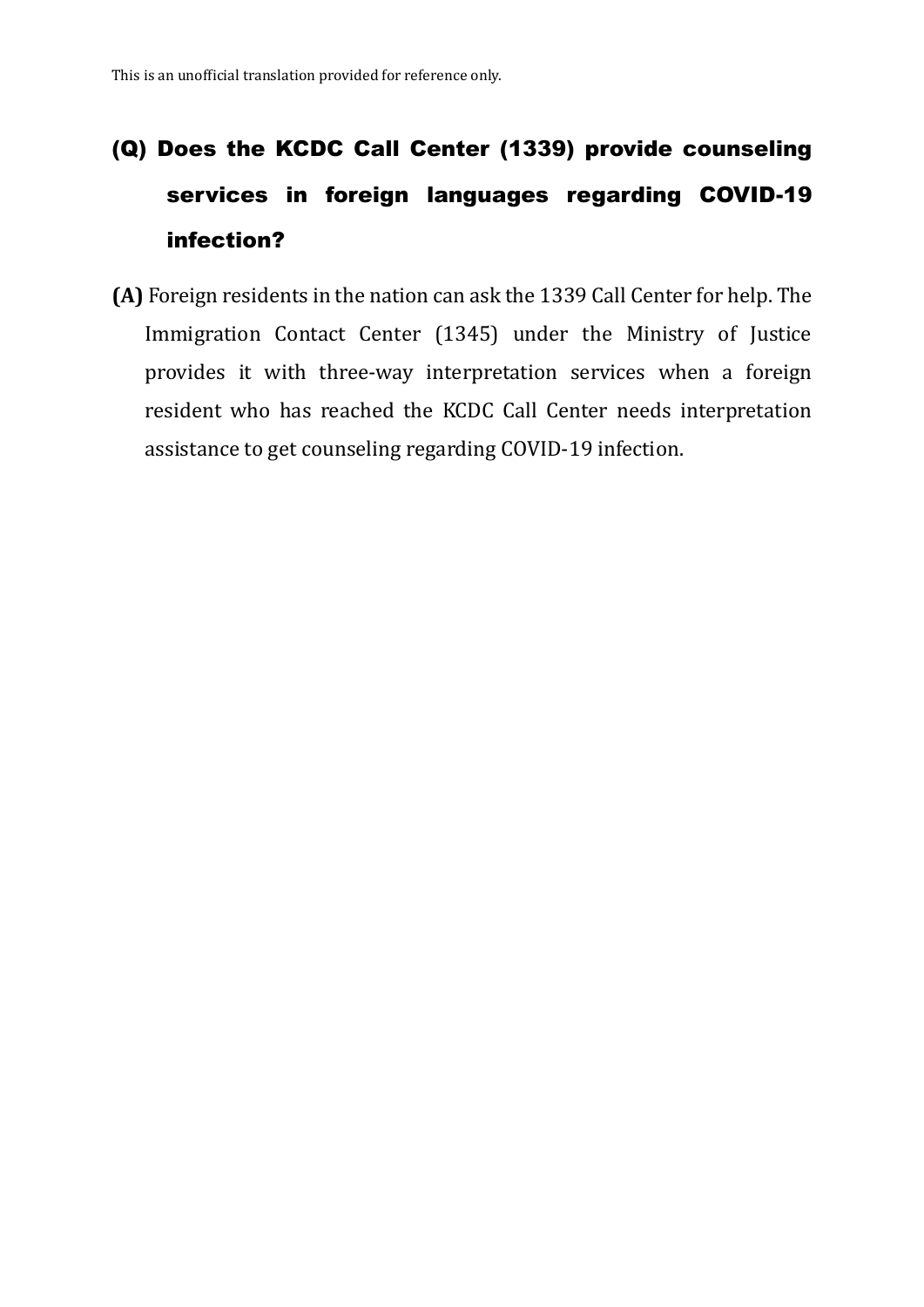# **3. Supports for illegal immigrants**

#### (Q) Can illegal immigrants get tested for COVID-19?

**(A)** According to Paragraph 2, Article 92 of the Enforcement Decree of the Immigration Act, exemption from reporting obligation will be given to the civil servant in charge who acknowledges such immigration status when an immigrant visits the hospital to get tested for COVID-19. Please note that Korean immigration offices do not crack down on medical institutions or collect information on illegal immigrants who have a record of hospital visit. Thus illegal immigrants can feel free to visit local hospitals when they have symptoms of COVID-19.

### (Q) Are illegal immigrants in quarantine equally entitled to fine exemption and loosened entry ban restrictions just as those who declared voluntary departure?

**(A)** No. Just because illegal immigrants received treatment of an infectious disease, they will not be given the equal benefits of those who declared voluntary departure, when the illegal immigrant's personal information and whether they are willing to declare voluntary departure have not been verified. However, if they declare voluntary departure after being released, the first date of the treatment will be deemed as the declared day so that no disadvantages will be given because of the quarantine measure. (Documents will be required for proof of treatment of infectious diseases.)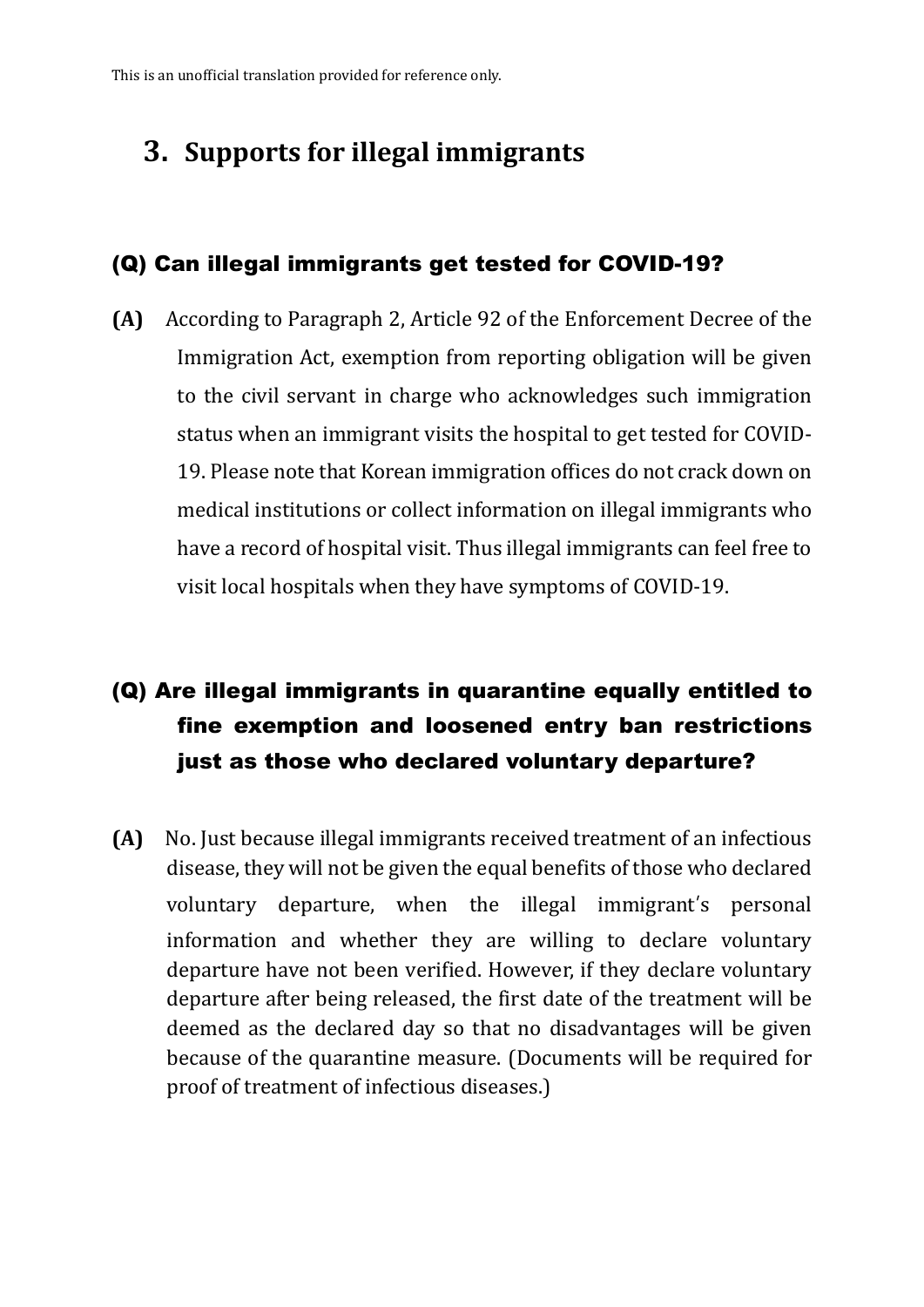### **4. Information system link**

- (Q) Upon request of relevant agencies can the Ministry of Justice provide the immigration record or the alien registration information (including those who reported domestic residence) of Koreans and foreigners?
- **(A)** All personal information collected and managed by the Ministry of Justice is maintained according to the Personal Information Protection Act. Therefore, in order to use or disclose personal information for other than the purpose of which it was collected, it should fall under any of the subparagraphs of Article 18 Paragraph 2 of the Personal Information Protection Act, such as 'consent is obtained from the data subject' or 'special provisions exist in other laws'.
- As the COVID-19 is "an infectious disease that has a serious impact on public safety and security, and public health", the personal information can be provided for other than its original purpose pursuant to Article 58 Paragraph 1 Subparagraph 3 of the Personal Information Protection Act. Therefore, when relevant agencies request information such as the immigration record or alien registration information, the Ministry of Justice promptly provides the information, to the extent necessary for the purpose of preventing the spread of the virus.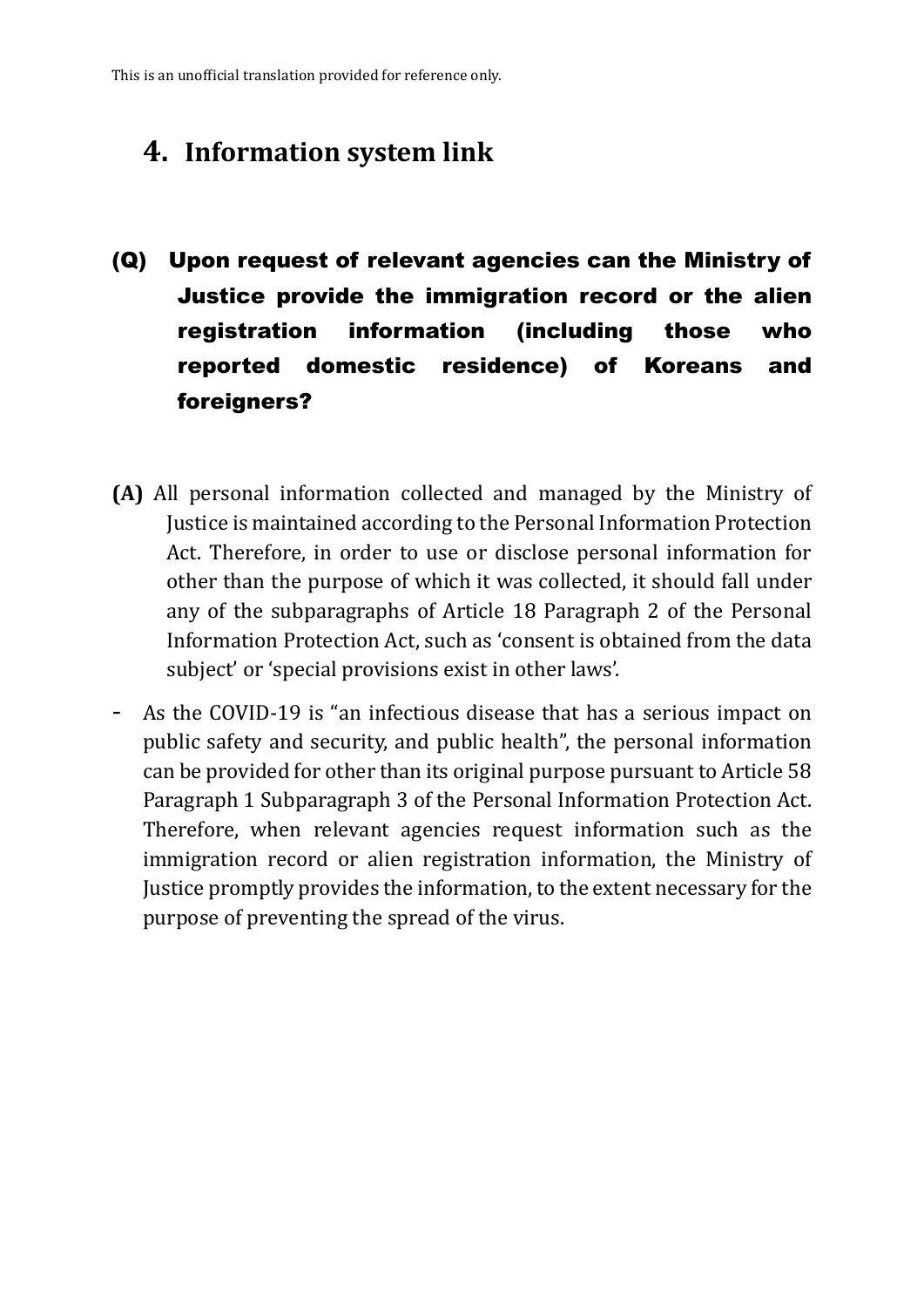### 5. **Naturalization**

- (Q) It is announced that a group ceremony for naturalization, consisting of taking an Oath of Allegiance and receiving a Certificate of Nationality, is suspended as a response to the outbreak of the coronavirus. What is the reason behind this?
- **(A)** As more than 100 people are expected to take part in a naturalization event\*, we were concerned that this could serve as an occasion ripe for the spread of the virus. After a great deal of deliberation, we decided to suspend a naturalization ceremony.

\* In accordance with the revised Korean Nationality Law (20 Dec 2018), a naturalized citizen or a person who restores his or her Korean nationality must swear an oath as a Korean citizen before the Minister of the Ministry of Justice (MOJ), and will be issued a certificate of Naturalization or Restoration of Citizenship. This is a mandatory part of the naturalization process.

- Given the situation, the MOJ will cancel a welcoming event where a number of people gather in one, limited space. In most cases, naturalization procedures will be handled by mail. For instance, each immigrant who naturalizes him or herself in Korea or person who restores his or her citizenship, will be required to submit an Oath of Allegiance in writing by mail, and the same goes for the procedures involving a certificate of naturalization or citizenship. Only when it is unavoidable, an applicant will be asked to visit an immigration office in person and engage in the relevant processes individually.
- Until the government lowers its infectious disease alert level to at least Yellow or lower, the MOJ will continue the suspension of the ceremony. (Yellow refers to Level 2 out of 4-level national crisis management system).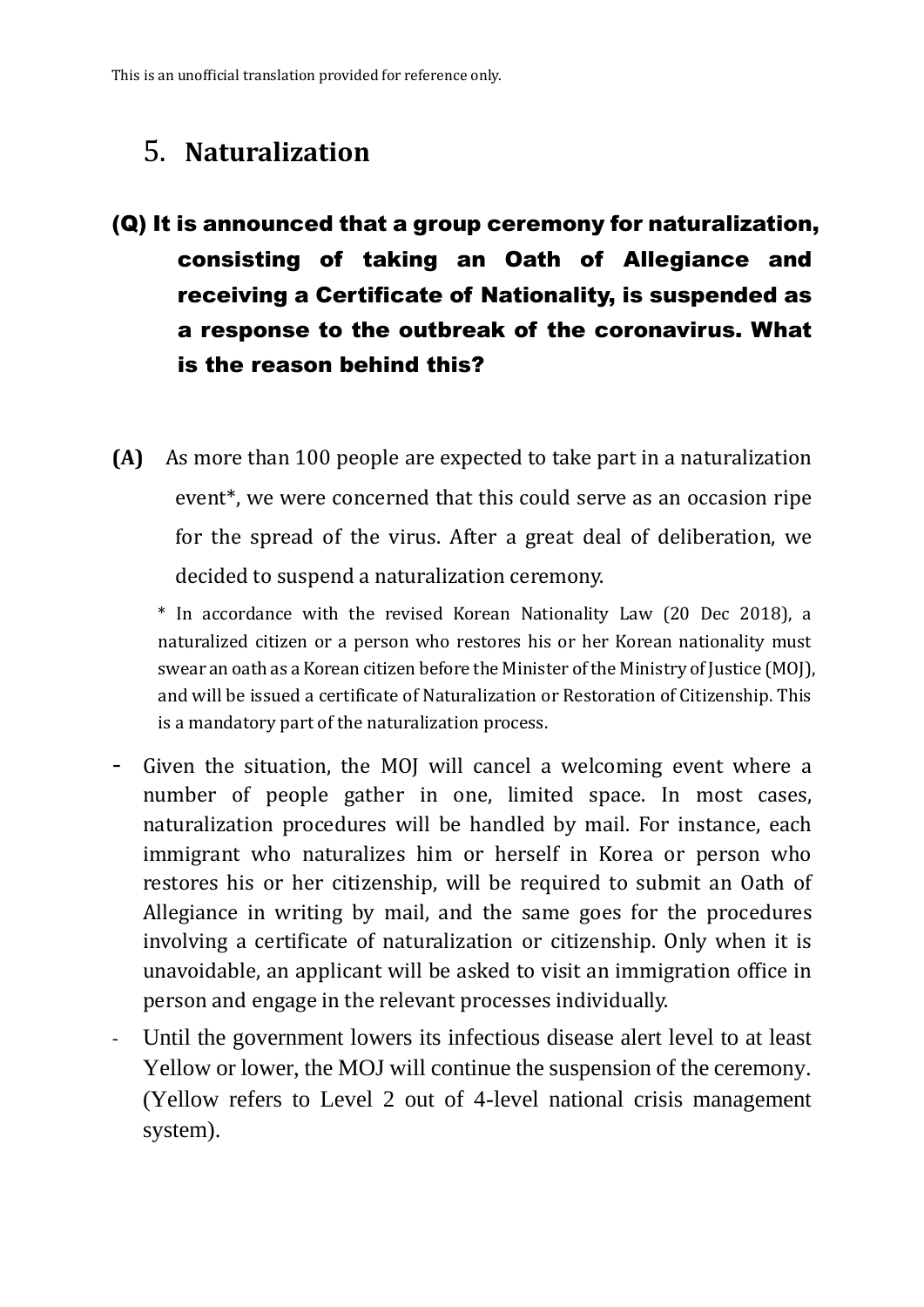### (Q) What will the Nationality Division do when a naturalization applicant fails to report his or her results for Korea Immigration and Integration Program (KIIP) assessment within a deadline of one year?

**(A)** With a temporary halt to the KIIP evaluation and resulting (possible) difficulties for some applicants, the Nationality Division decided to extend the deadline to submit KIIP reports on their results to July 24, 2020. (This change is limited to those who applied between Fed 8, 2019 and July 23, 2019.)

- If the suspension is further prolonged, the Division will adjust the relevant deadlines or take other measures to ensure that applicants for naturalization would not suffer grave disadvantages.

- (Q) With the threat alert level raised to the highest due to the outbreak of the coronavirus, how would the Nationality division deal with policies requiring inperson visit, such as naturalization interviews or citizenship renunciation confirmation?
- **(A)** Since a naturalization interview is often conducted in a small room for a long time, the Nationality Division, which was concerned about the secondary infection, suspended all scheduled interviews between Feb 24, 2020 and Mar 31, 2020. Additional adjustments in the threat alert level will affect its decision to further suspend or resume interviews. In order to minimize in-person visit, submissions with the deadline of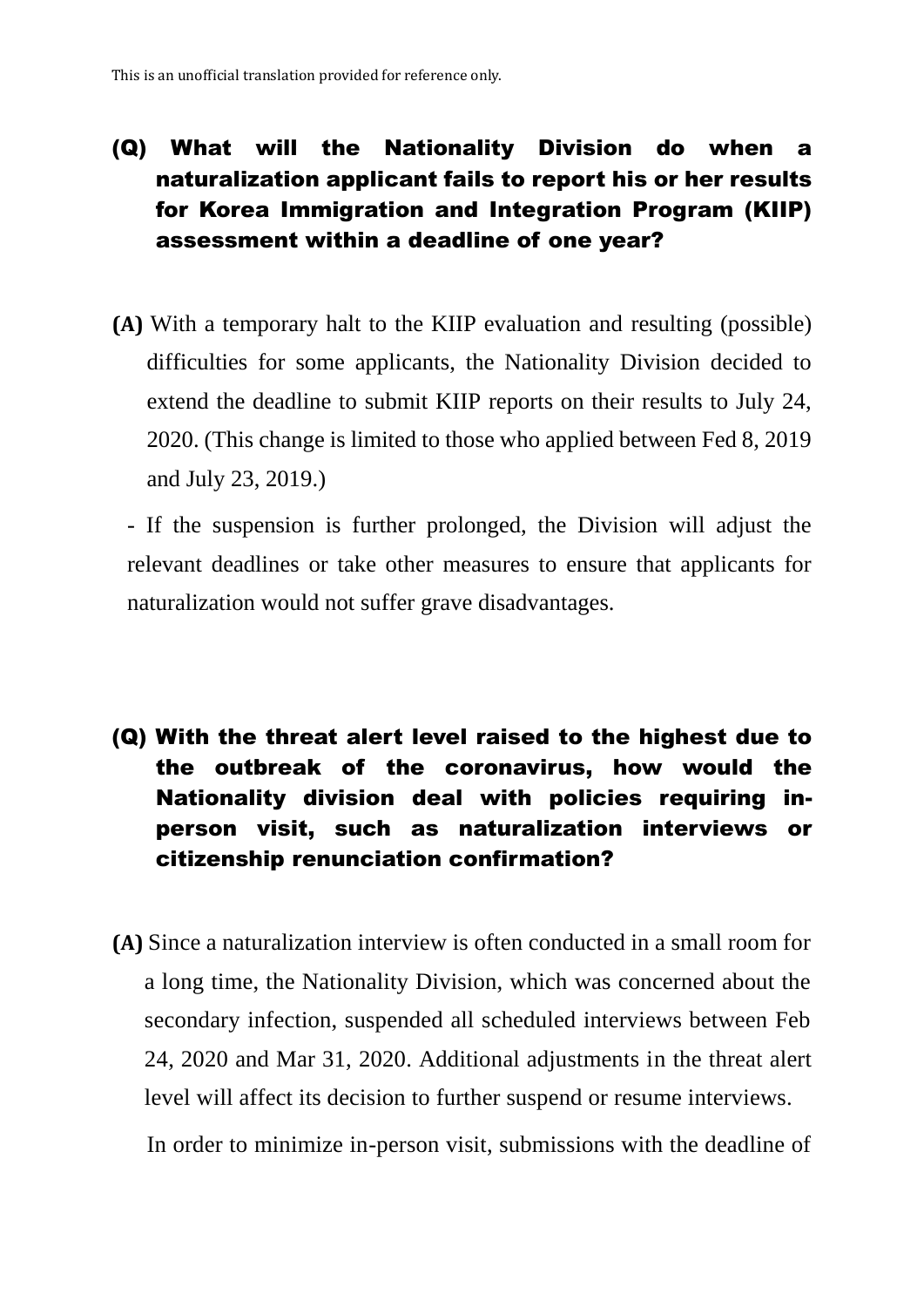Feb 24, 2020 will be extended until April 29, 2020 for persons with a current address in Korea. For those who are staying outside Korea, the deadline is postponed until June 30, 2020. This decision applied to reporting dual citizenship, renunciation of foreign citizenship, and submitting a written pledge not to exercise his/her foreign nationality rights.

## (Q) With the alert level raised to the highest of four on Feb 23, the government announced suspending a nationality ceremony. What is the Division's next ceremony plan after March?

- **(A)** It is true that a rise in the nation's alert level resulted in halting a naturalization ceremony where a participant receives a citizenship certificate after reciting an oath of allegiance. Ever since the cessation, an immigration office, depending on its situation, has sent a citizenship applicant his/her certificate by mail, as an attempt to avoid face-to-face contact, or arranged an individual ceremony.
	- ※ Korea's nationality act has been amended to include a mandatory oath of allegiance and citizenship certificate distribution. (Enforced on Dec 20, 2018.)
- As the outbreak of Covid-19 shows no signs of abating, the government inevitably stopped all relevant procedures, including group events, until the end of March.
- To avoid any inconvenience that may rise from the delay of the processes, the division will adopt an alternative policy\* on April 1 where all local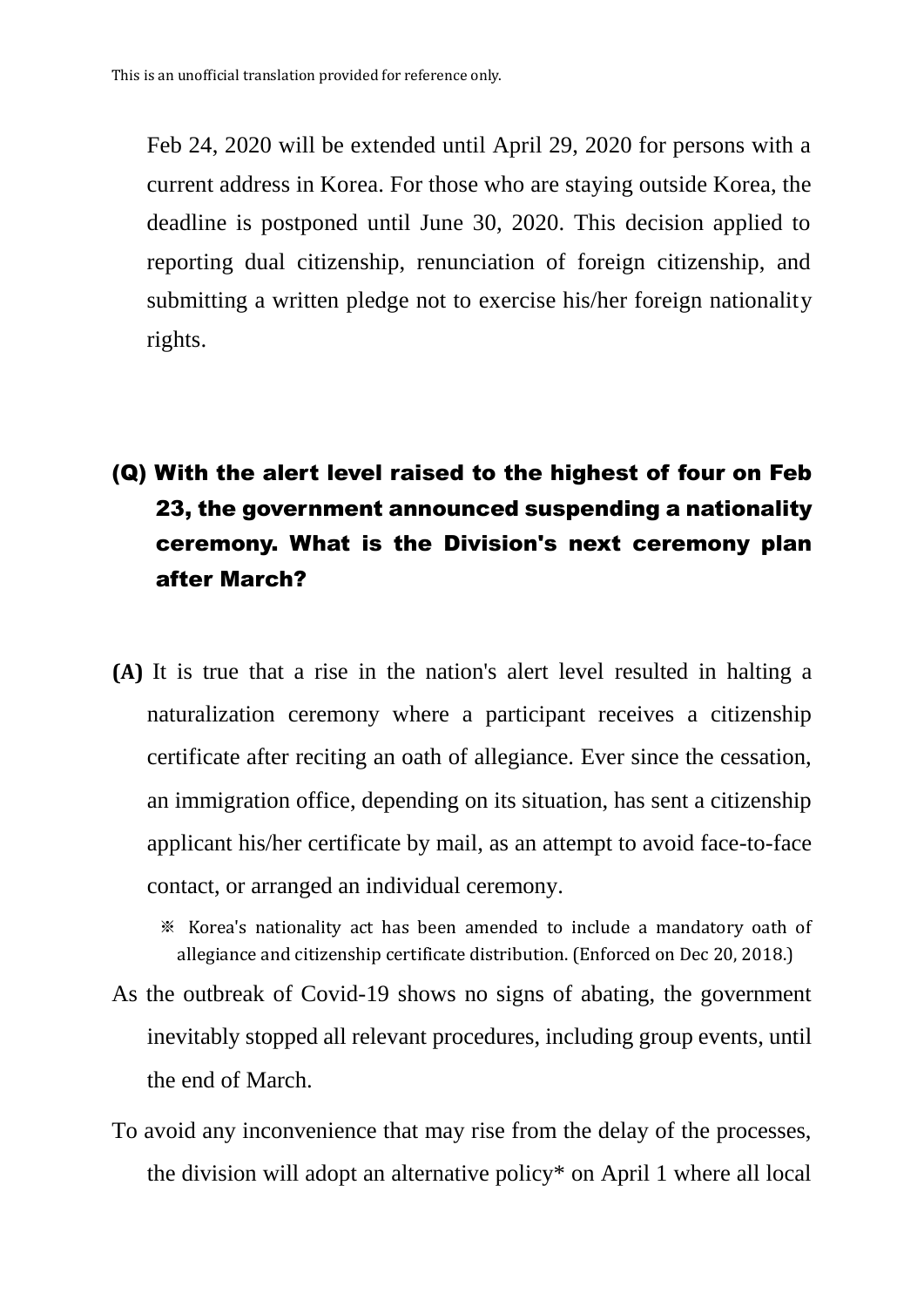immigration offices nationwide will distribute online certificates on a standing basis. Only the critically ill patient or a person whose departure is nearing will be allowed to visit an immigration office in person, if the head of the office finds it necessary.

The new policy will save a person who becomes a citizen or restores his/her citizenship a trip to an office, and the procedures are as thus:

· A written or oral statement that pledges for fidelity will be filed with an immigration office via various means, including facsimile, email, text messaging, or voice call.

An immigration officer will, in turn, send an official citizen-ship certificate and ask to sign a form to confirm that the person concerned will not exercise his/her foreign nationality in Korea.

An individual will be later issued a confirmation note by the government for her/his promise not to hold dual citizenship.

For further details, you can consult a local immigration officer, Hi-Korea.com, or call 1345. Going forward, the government will ensure there would be no setback in all relevant procedures in respect to the nationalization ceremony.

# (Q) Is there any support for naturalization applicants regarding special quarantine measures, declared on Mar 15, for Daegu and three parts--Gyeongsan, Cheongdo and Bonghwa--in Gyeongbuk?

**(A)** Special quarantine measures include the application fee waiver program for an applicant for facilitated Naturalization, Special Naturalization or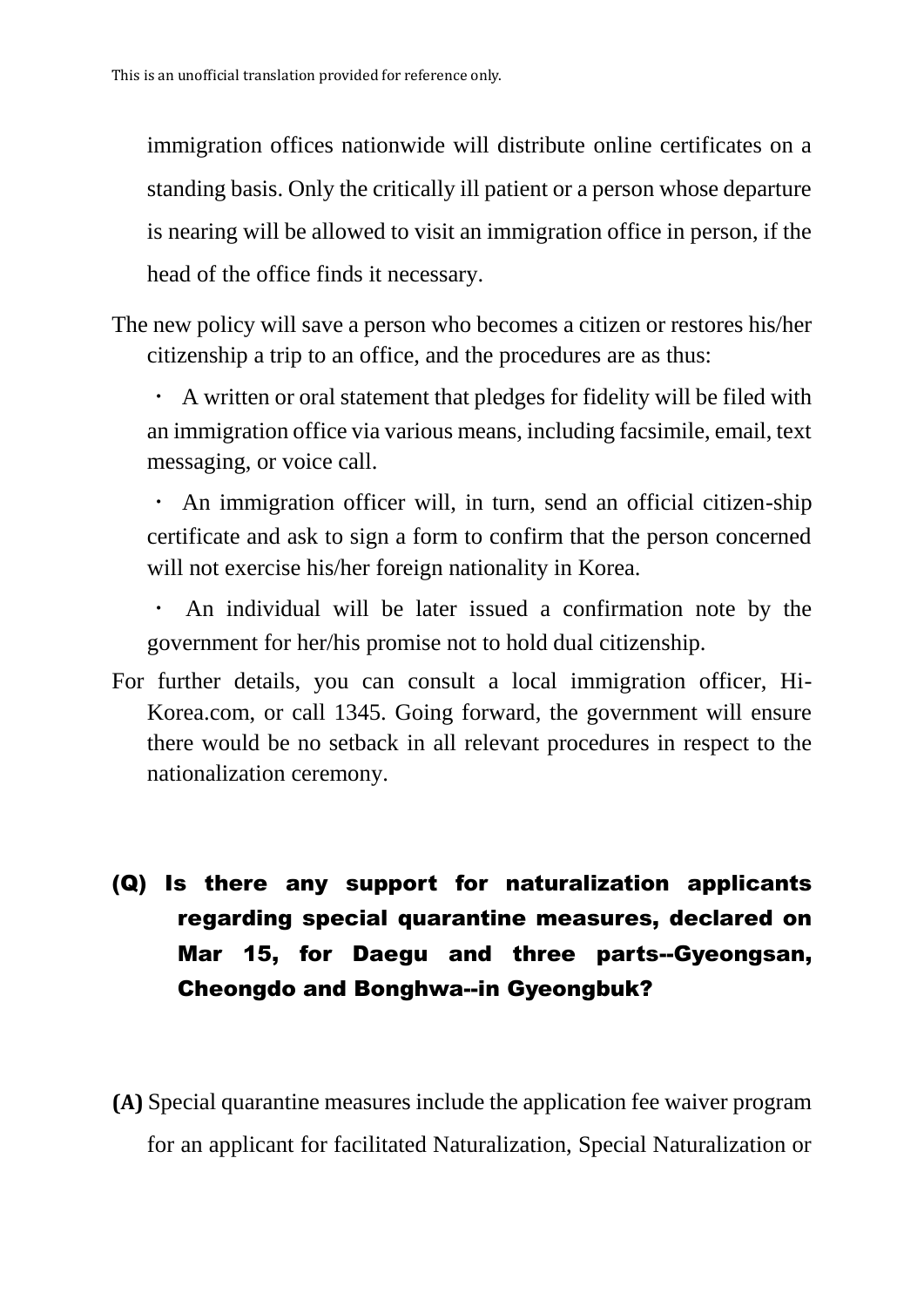Restoration of Citizenship, but this is only when s/he is either (a) a recipient of the disaster relief fund or (b) a spouse or child of a Korean citizen who is a beneficiary of the fund.

In addition, if an applicant for Simplified Naturalization for Marriage Migrant is either (a) a current resident of one of the affected regions who is also receiving the disaster relief fund (b) or a spouse of a Korean citizen who is a recipient of the fund, his/her naturalization application will be accepted at a Daegu immigration office, even when documents that prove means of subsistence are not exhaustive. The deadline, in addition, for the required documents will be postponed until the firstinstance assessment by the immigration office in Daegu, and a specialized application procedure will be adopted later.

The ending date for the relief scheme may be announced at a later time.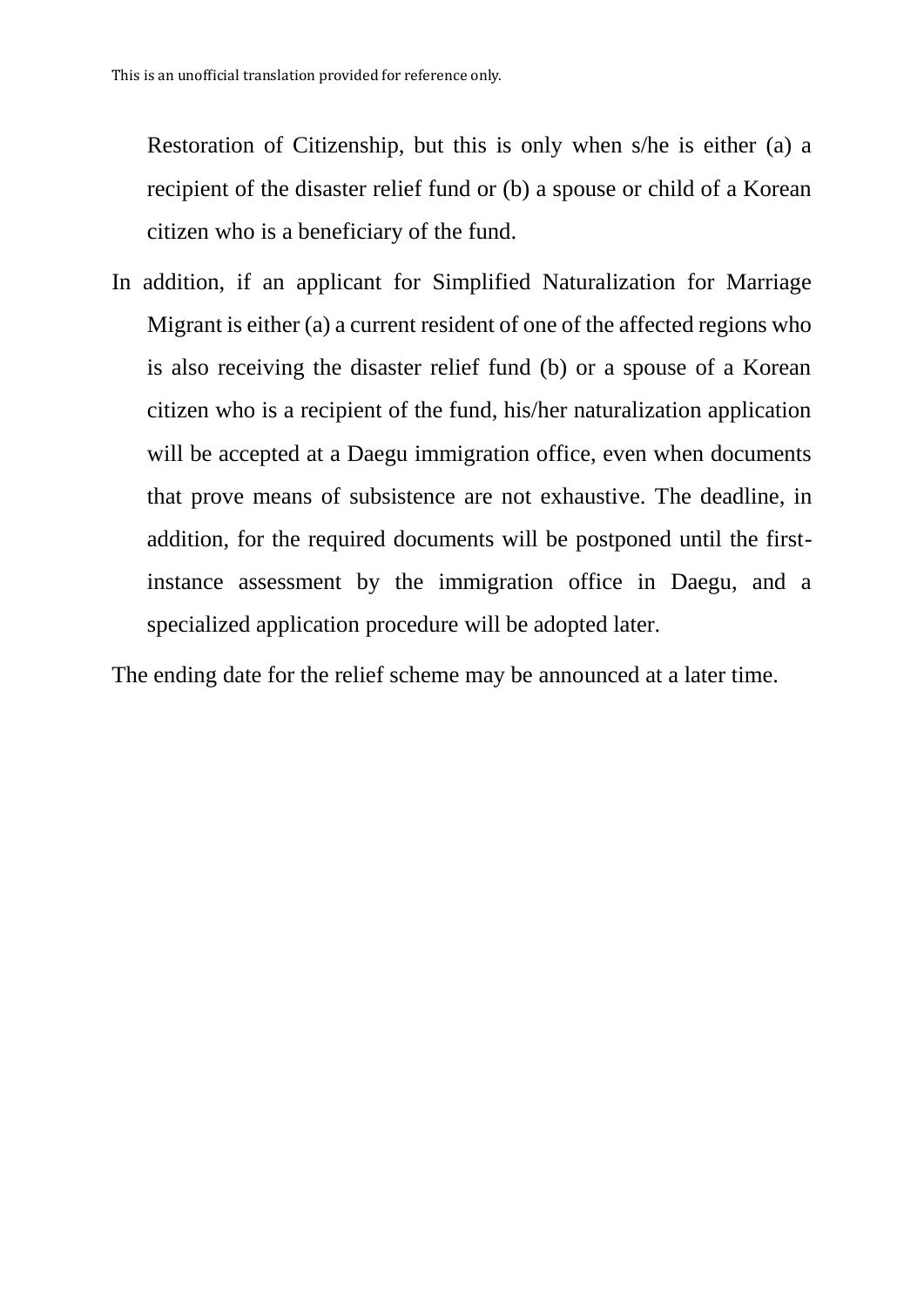### 6. **Social Integration Programs**

- (Q) I have been informed that the social integration program is being put on hold as part of the COVID-19 related measures. Can you explain why such measures are being put in place?
- **(A)** Based on possible human to human transmission of the infectious virus, the Ministry of Justice has temporarily suspended the Korea Immigration & Integration program\* (KIIP) and the Initial Orientation Course\*\* for immigrants to contain the further spread as a precautionary measure.
	- \* An educational program designed to help foreign residents and naturalized Koreans acquire basic knowledge and information about life in Korea so that they can adapt to the Korean society and become a self-reliant member.
	- \*\* An educational program designed to provide information in multiple languages about Korea's basic law, institutions, life guide to foreigners who plan a long-term stay so that they can smoothly settle down in the Korean society from the beginning of their entry into Korea.
- Such programs are being put on hold temporarily as a precautionary measure following concerns over possible infection of participants who have resided in or traveled to China.

### (Q) When are you planning to resume the social integration program?

**(A)** According to the 「Infectious Diseases & Disaster Management Operations Manual」, the current national alert level\* remains at 'Alert', given the relatively low number of reported cases of the COVID-19 within the Republic of Korea.

\* 4-level national alert system: 'Interest' -> 'Caution' -> 'Alert' -> 'Serious'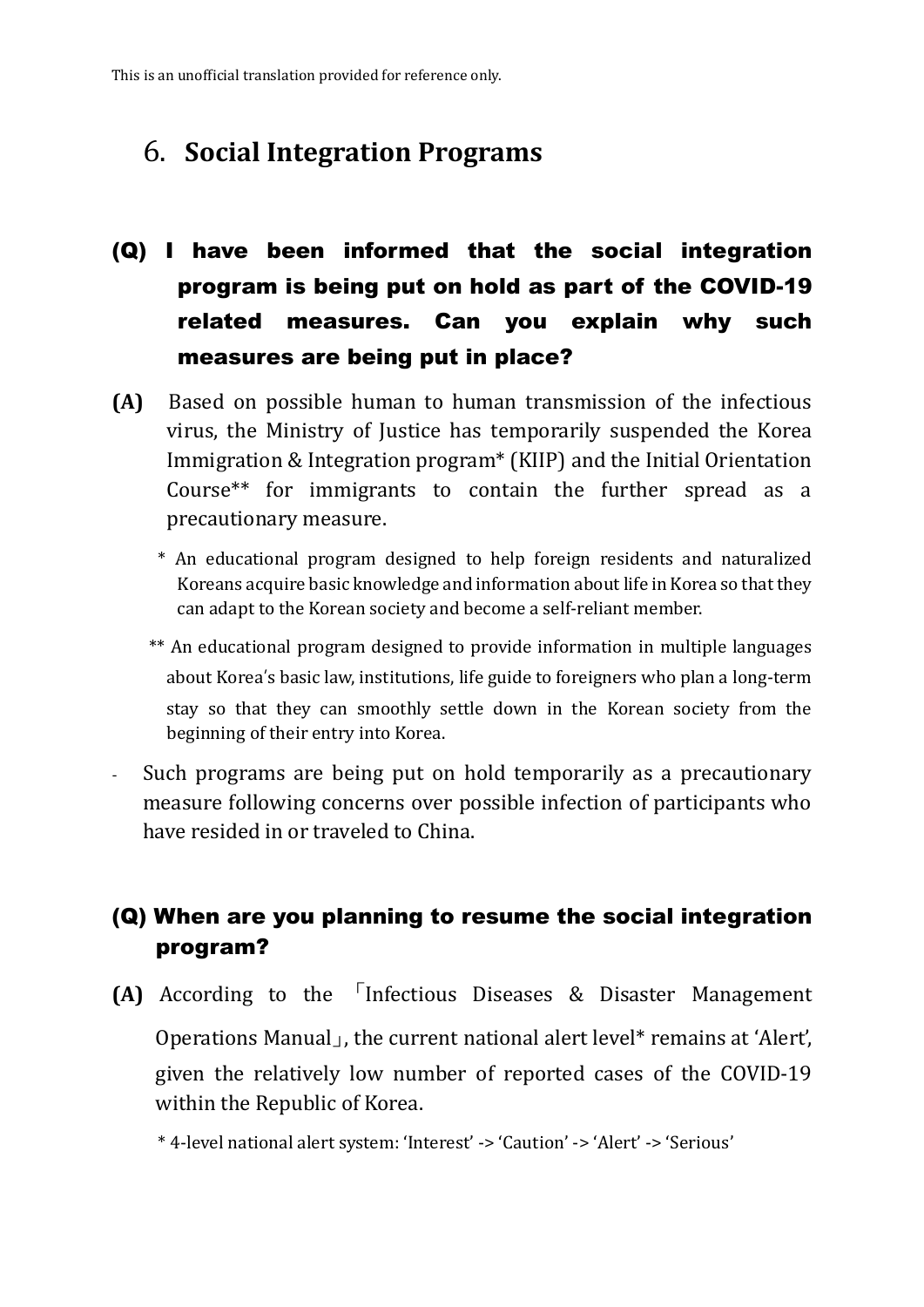- We will make our utmost efforts to ensure foreign residents would not face any difficulties in adapting to Korean life under the current alarming situation. To this end, we will make sure the social integration program will be resumed as soon as the spread of the COVID-19 slows down and the alert level is downgraded.

### (Q) What measures are in consideration to deal with possible surge of the number of applicants when the social integration programs resume?

- **(A)** We're stepping up our effort to minimize inconvenience for the applicants by opening additional classes, increasing class hours, and providing more application assessment opportunities.
- Also, we will spare no effort to address the complaints from the applicants by mobilizing our full capacity of 289 social integration centers running nationwide. With our facility capacity, we will ensure more education opportunities as well as education venues.

### (Q) What are the management plans for the educational program for Koreans who are in preparation of international marriage?

- **(A)** As we have witnessed from the 12th confirmed patient who visited one of the Korean immigration offices, frequently visited immigration offices are particularly prone to infectious diseases including the COVID-19.
- In this regard, given the further spread of the virus infection, the Ministry of Justice decided to temporarily put the program on hold that was set to start in February, 2020.
- We acknowledge applicants could not take the course due to the temporary suspension. Taking into consideration such circumstance, those who applied for the February course are eligible to apply for a visa. However, the educational program is mandatory to obtain a visa.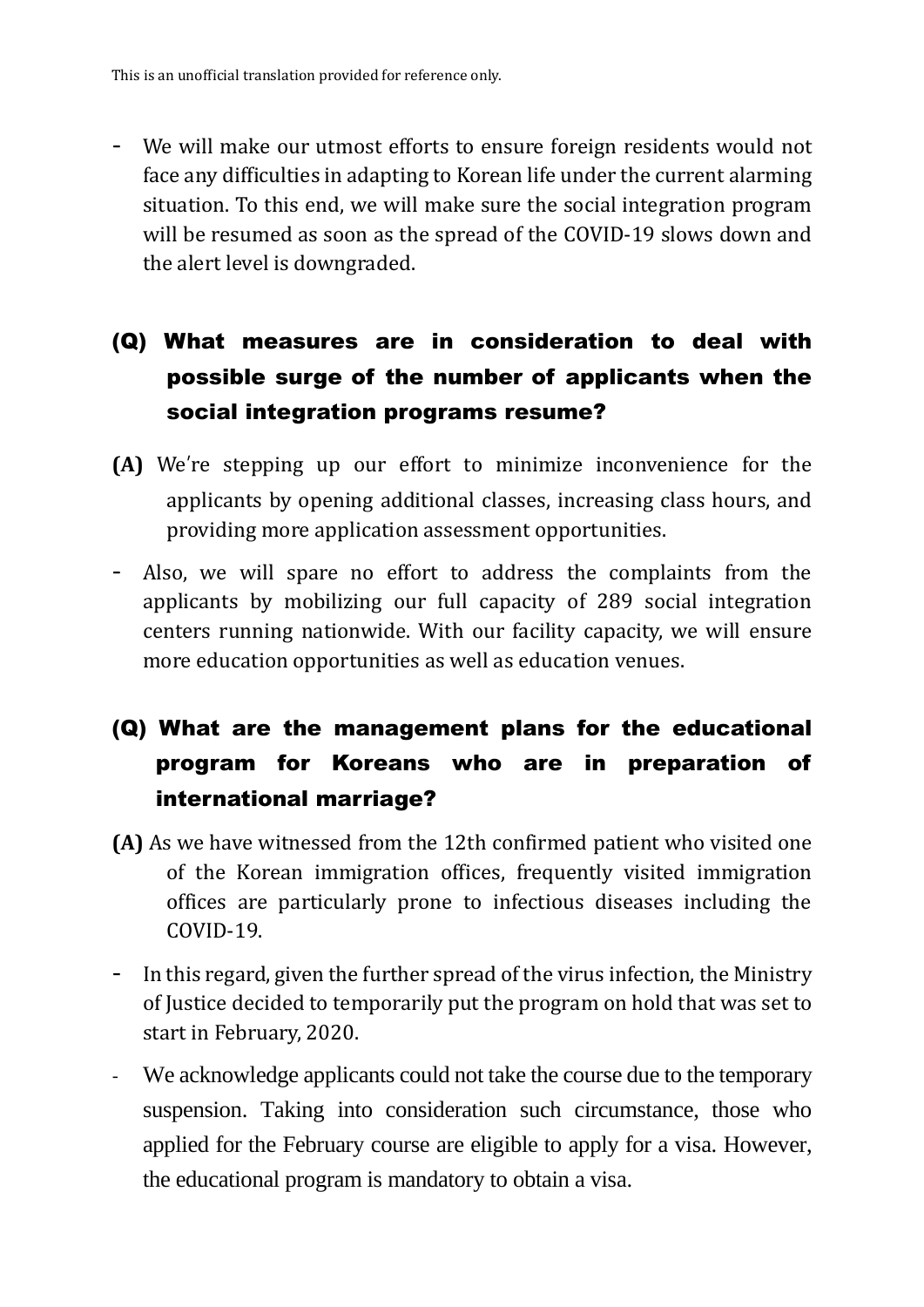- Our educational program for international marriage is scheduled to resume within this March and the specific schedule will be posted soon.

### (Q) Can I extend my F-6 visa at an overseas diplomatic mission when I could not make it to Korea until the expiration date due to COVID-19 restrictions?

**(A)** No, overseas diplomatic missions have no authority to extend visa.

Given the scope of authority of overseas diplomatic missions and eligibility criteria for the extension of sojourn and change of the visa status, you shall return to Korea and reapply for the F-6 visa.

-To ease the burden, Immigrant Integration Division introduced a streamlined submission process for visa re-issuance and change of visa status.

\*It gives exemptions of filing requirements(inviter's income, health condition, criminal record and marriage migrant's language proficiency) and submission of a marriage migrant personal statement.

-As an alternative, those with an Alien Registration Card under this particular circumstance may enter Korea in a visa-free or C-3 visa status and apply for change of visa status.

### (Q) What measures have been taken to stop the spread of COVID-19 from international students in the nation?

**(A)** The Ministry of Justice has taken measures in the following three areas, which came into force on February 7, 2020, to provide support for international students in visa issuance process as well as their stay in the Republic of Korea, aiming to stem the further spread of COVID-19.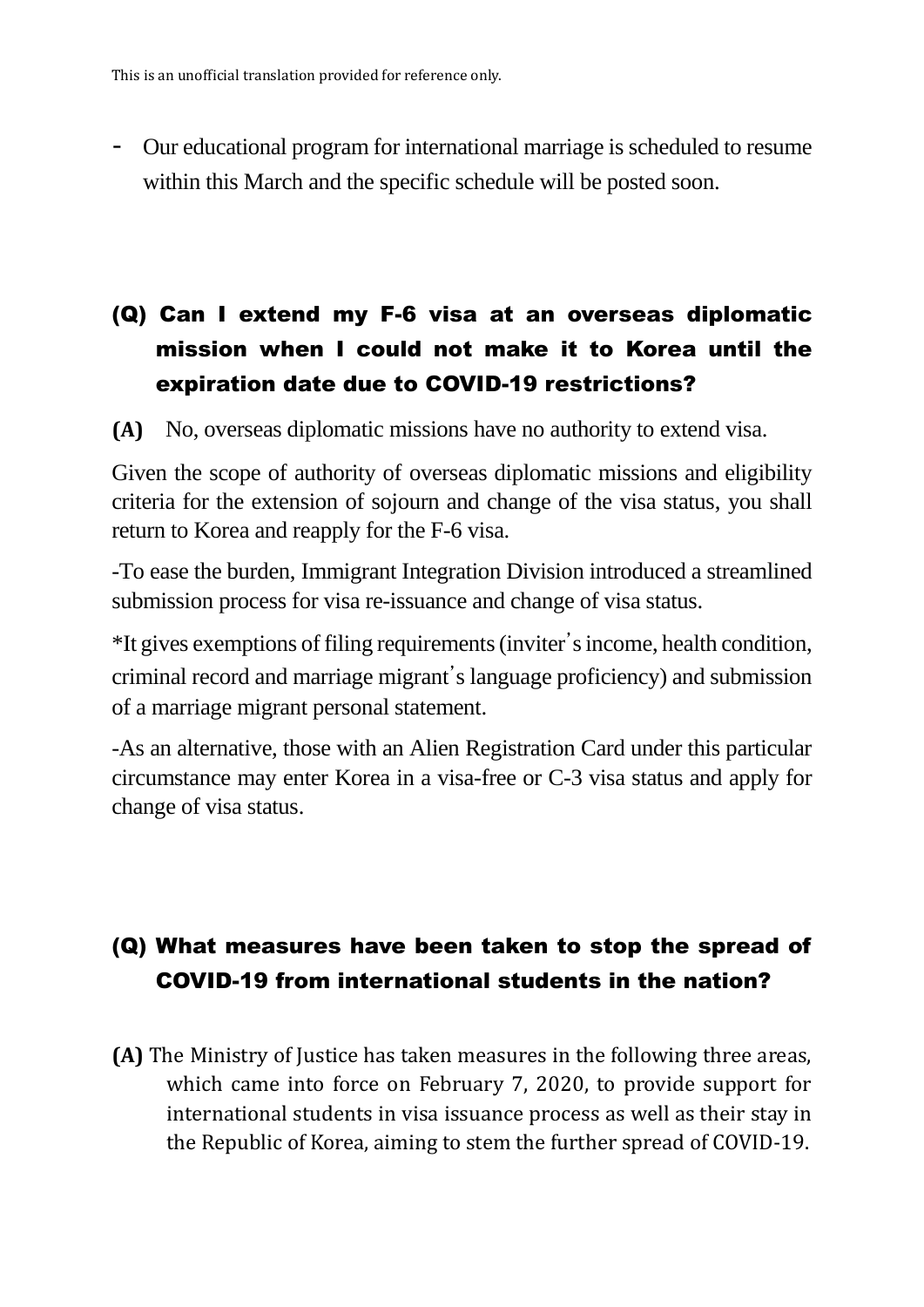- Firstly, the Ministry of Justice will provide its support for international students whose visas have expired due to being unable to enter Korea because of the entry restrictions. For such students, the visa re-issuance procedure will be simplified and visa fees will be exempted.
- Secondly, the Ministry of Justice will take measures to ensure their legal stay in the nation, by allowing them to extend their period of stay based on the adjusted academic calendar such as deferral of school semesters.
- Thirdly, the Ministry will put its efforts into alleviating concerns over the growing COVID-19 infections by temporarily offering international students online classes for Korean language programs, where only offline classes have so far been available for recognition.
- (Q) What will the Nationality Division do when a naturalization applicant fails to report his or her results for Korea Immigration and Integration Program (KIIP) assessment within a deadline of one year?
- **(A)** With a temporary halt to the KIIP evaluation and resulting (possible) difficulties for some applicants, the Nationality Division decided to extend the deadline to submit KIIP reports on their results to July 24, 2020. (This change is limited to those who applied between Fed 8, 2019 and July 23, 2019.)
- If the suspension is further prolonged, the Division will adjust the relevant deadlines or take other measures to ensure that applicants for naturalization would not suffer grave disadvantages.